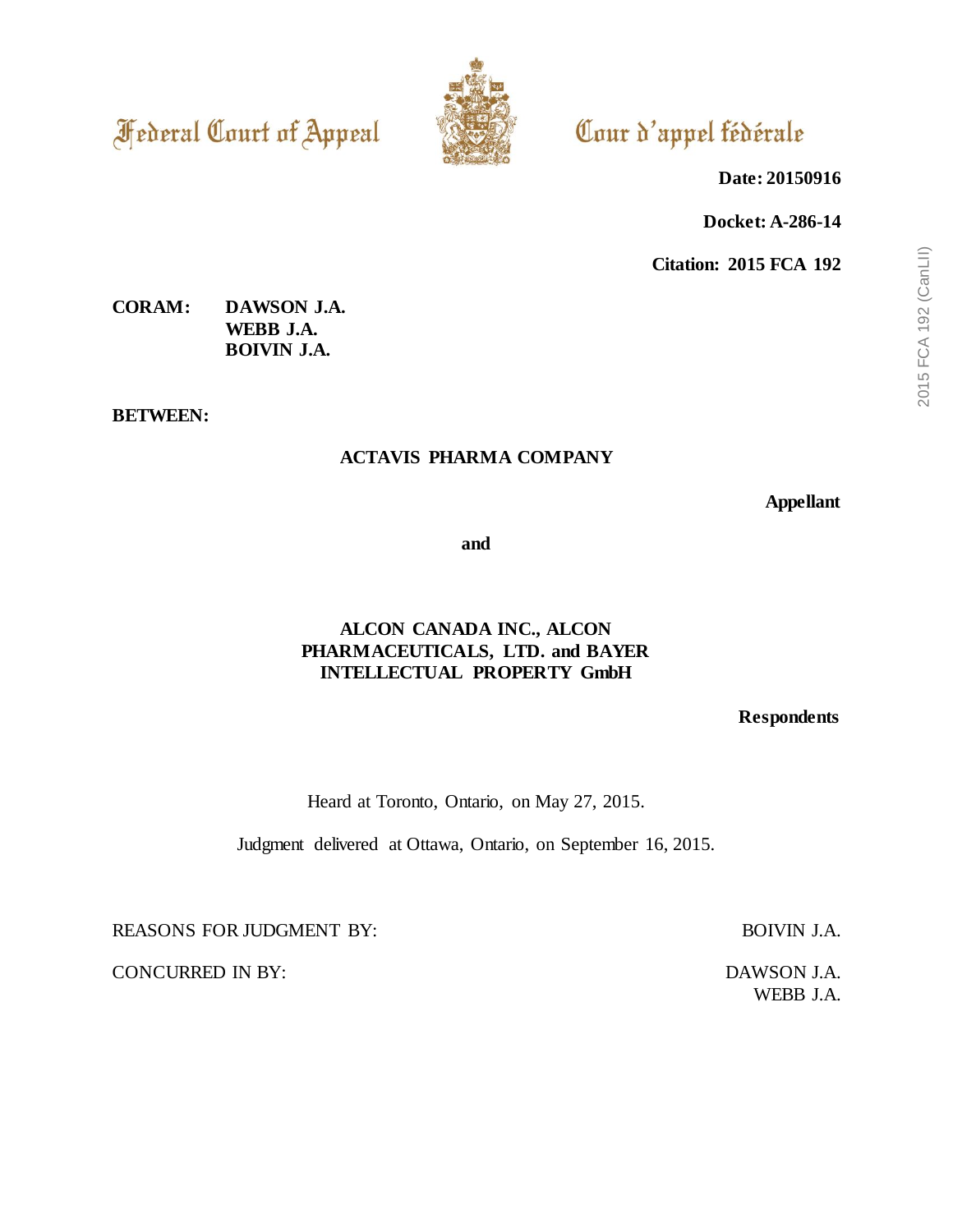**Federal Court of Appeal** 



# Cour d'appel fédérale

**Date: 20150916**

**Docket: A-286-14**

**Citation: 2015 FCA 192**

## **CORAM: DAWSON J.A. WEBB J.A. BOIVIN J.A.**

**BETWEEN:**

## **ACTAVIS PHARMA COMPANY**

**Appellant**

**and**

## **ALCON CANADA INC., ALCON PHARMACEUTICALS, LTD. and BAYER INTELLECTUAL PROPERTY GmbH**

**Respondents**

## **REASONS FOR JUDGMENT**

### **BOIVIN J.A.**

I. Background

[1] This appeal concerns a decision of a Federal Court judge (the Judge) rendered on May

14, 2014 (2014 FC 462). The Judge granted the application of Alcon Canada Inc., Alcon

Pharmaceuticals, Ltd., and Bayer Intellectual Property GmbH (the respondents) under subsection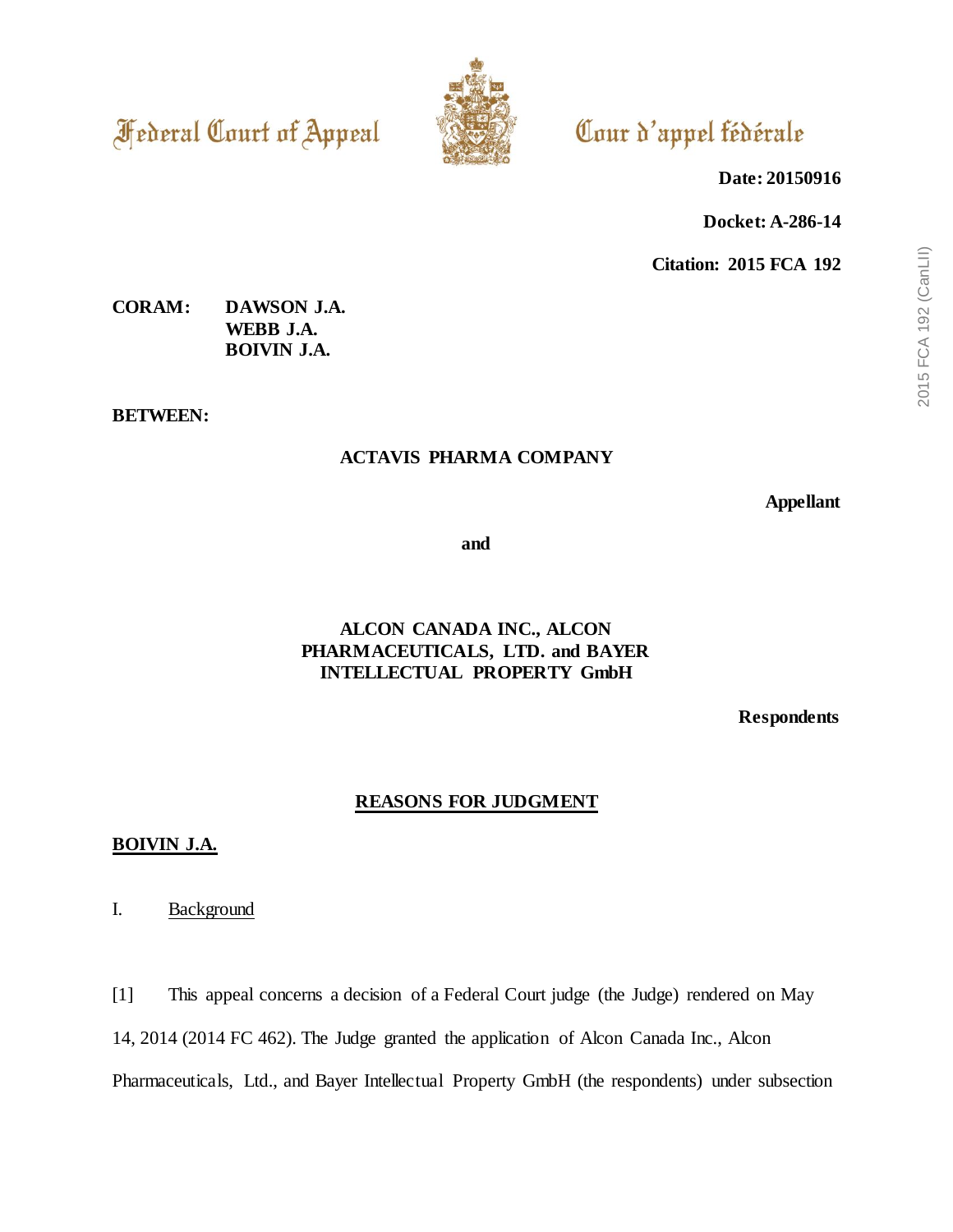6(1) of the *Patented Medicines (Notice of Compliance) Regulations*, SOR/93-133 for an order prohibiting the Minister of Health from issuing a Notice of Compliance (NOC) to Actavis Pharma Company – formally known as Cobalt Pharmaceuticals Company – (the appellant) for its generic version of the product Vigamox®, covered by the Canadian Patent 1,340,114 (the '114 Patent).

[2] As per the Notice of Appeal filed on June 13, 2014, the Minister of Health is no longer a party in this matter. Actavis Pharma Company asks our Court to set aside the Judge's prohibition Order.

[3] The Judge's decision of May 14, 2014 also addresses Canadian Patent 2,342,211 (the '211 Patent), and 2,192,418 (the '418 Patent). While the '418 Patent was not appealed before this Court, the appeal of the '211 Patent is dealt with under a separate set of reasons (2015 FCA 191).

[4] Vigamox® is an antibacterial eye drop commonly used during cataract surgery. It is covered by the '114 Patent which was filed on July 13, 1989, issued on November 3, 1998, and will expire on November 3, 2015. The '114 Patent claims a class of quinolone compounds, including moxifloxacin hydrochloride (moxifloxacin), the active ingredient in Vigamox®. The compounds of this class are characterized by a fused pyrrolidine bicycle structure at the C-7 position on the core ring of the quinolone compound. At issue in this proceeding are Claims 8 and 13, which claim moxifloxacin and its stereoisomers and mixtures thereof (Judge's reasons at paragraph 21).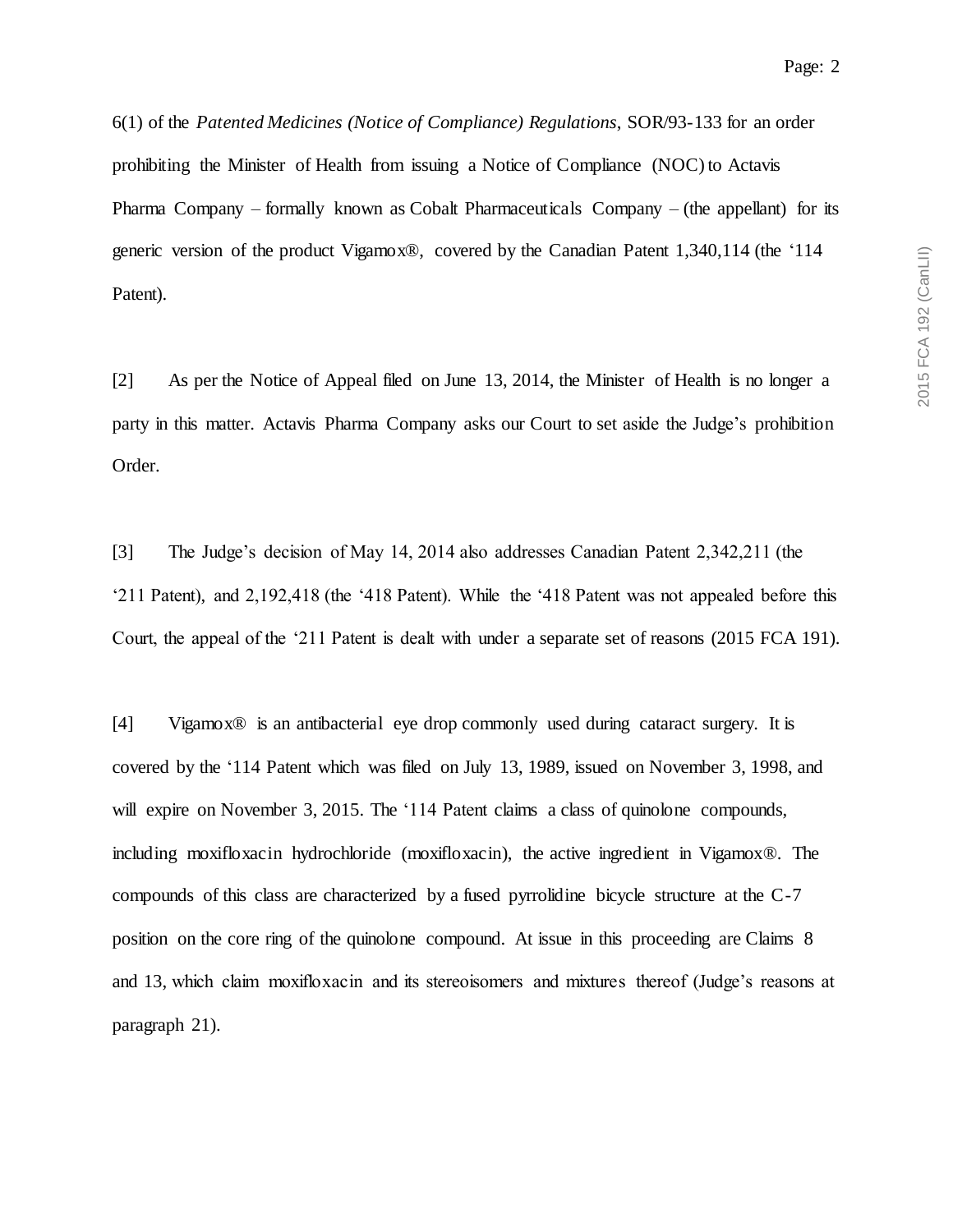[5] Before the Judge, the appellant argued that the '114 Patent is invalid, essentially on the basis of lack of sound prediction and utility. All of the appellant's contentions regarding the alleged invalidity of the '114 Patent were rejected by the Judge. Specifically, the Judge construed the promise of the '114 Patent and found that utility was soundly predicted. As for the appellant's allegation of obviousness which was largely abandoned in oral argument, the Judge nonetheless held, based on the parties' written representations, that the invention claimed by the portions of the '114 Patent at issue, was neither obvious nor obvious to try.

[6] On appeal, the appellant challenges each of the Judge's holdings regarding the '114 Patent. For the reasons outlined below, I propose to dismiss the appeal. I am unconvinced that the Judge made any reversible error in rejecting the appellant's allegations of invalidity of the '114 Patent.

### II. Issues

- [7] In this appeal, the issues are as follows:
	- 1. Did the Judge err in construing the promise of the '114 Patent?
	- 2. Did the Judge err in finding that the '114 Patent's utility was soundly predicted?
	- 3. Did the Judge err in determining that the '114 Patent was neither obvious nor obvious to try?

III. Standard of review

[8] Appeals from prohibition applications such as the one at issue are subject to the appellate standards set forth in *Housen v. Nikolaisen*, 2002 SCC 33, [2002] 2 S.C.R. 235 [*Housen*],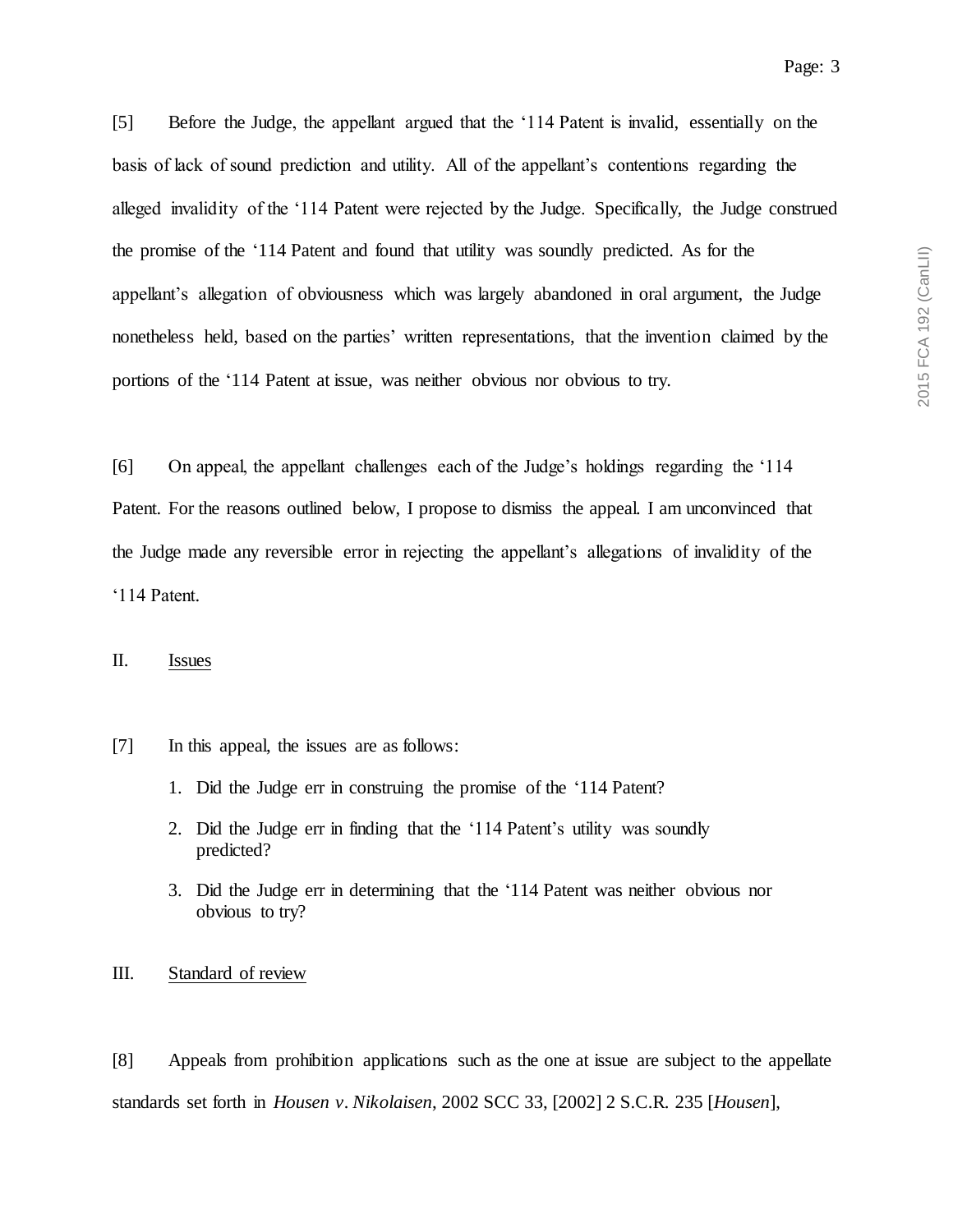*Pharmascience Inc. v. Canada (Health)*, 2014 FCA 133, 460 N.R. 343 [*Pharmascience*] at paragraph 31. The construction of the patent itself is a matter of law that must be reviewed under the correctness standard (*Whirlpool Corp. v. Camco Inc*., 2000 SCC 67, [2000] 2 S.C.R. 1067 at paragraph 76 [*Whirlpool*]; *Mylan Pharmaceuticals ULC v. AstraZeneca Canada Inc.,* 2012 FCA 109, 432 N.R. 292 at paragraph 20 [*Mylan*]).

[9] Matters of mixed fact and law require the governing legal principles to be correctly articulated and applied (*Housen* at paragraphs 26 and 27). As a judge's function necessarily involves weighing the evidence put forward by the parties and particularly in the face of conflicting expert opinions, the facts and evidentiary foundation on the basis of which the judge reaches his decision will stand absent a palpable and overriding error (*Cobalt Pharmaceuticals Company v. Bayer Inc.*, 2015 FCA 116, [2015] F.C.J. No. 555 (QL) at paragraph 15 [*Cobalt*]; *Pharmascience* at paragraph 31; *Mylan* at paragraph 20). Demonstrating a palpable and overriding error in connection with this evidentiary exercise is subject to a high threshold (*Zero Spill Systems (Int'l) Inc. v. Heide*, 2015 FCA 115, [2015] F.C.J. No. 554 (QL) at paragraph 49).

[10] Sound prediction and obviousness are matters of mixed fact and law (*Apotex Inc. v. Wellcome Foundation Ltd.*, 2002 SCC 77, [2002] 4 S.C.R. 153 at paragraph 42 [*AZT*]; *Cobalt* at paragraph 48; *Apotex Inc. v. Allergan Inc.*, 2015 FCA 137, [2015] F.C.J. No. 953 (QL) at paragraph 7). It follows that absent a palpable and overriding error, a judge's finding in this regard will not be disturbed.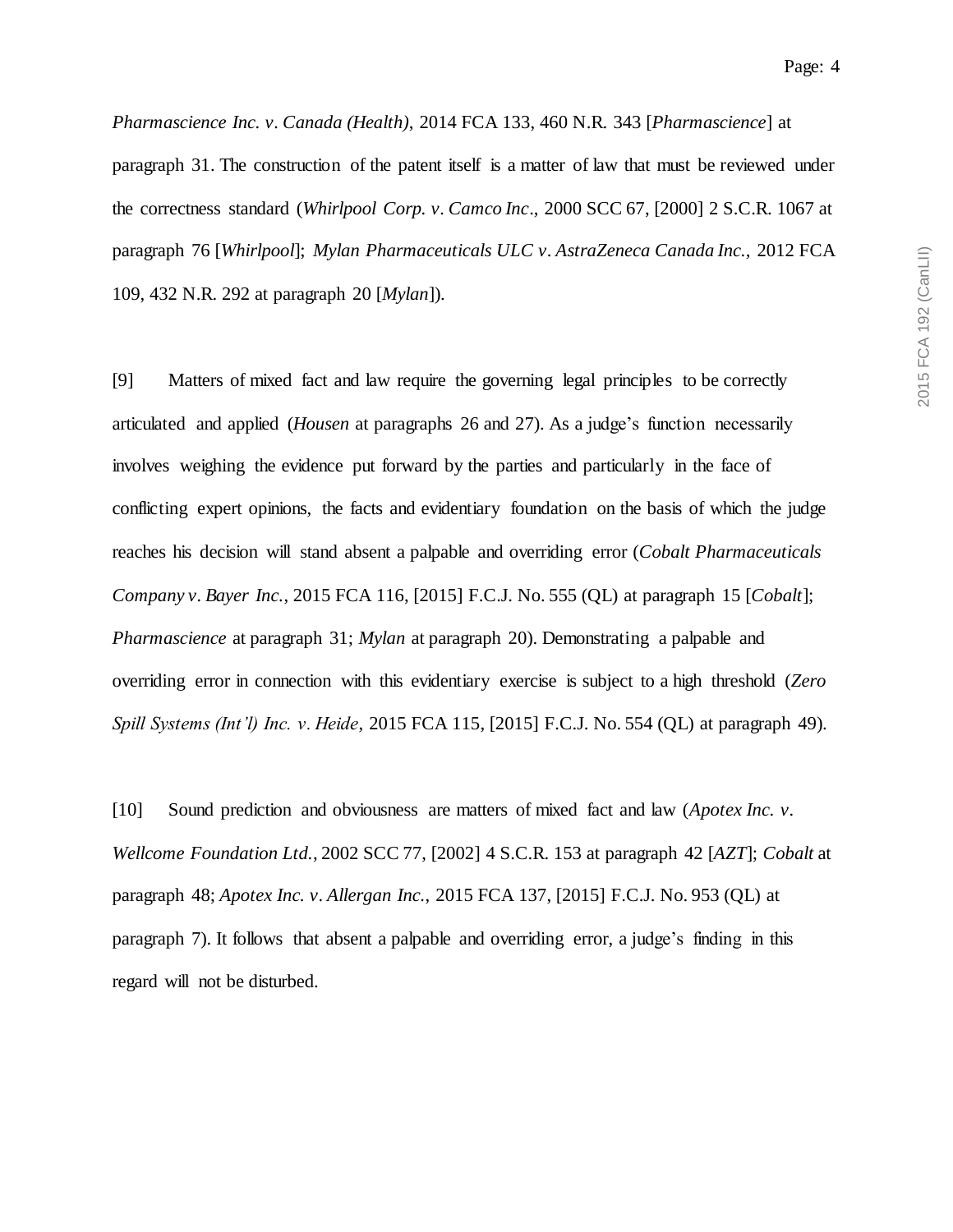#### IV. Analysis

#### *The Promise of the '114 Patent*

[11] In challenging the Judge's decision regarding the '114 Patent, the appellant frames its main argument around the question of the promise of the '114 Patent and argues that the Judge erred in making multiple, inconsistent, and ultimately incorrect holdings, which amounted to errors of law on the construction of the promise of the '114 Patent.

[12] Specifically, the appellant alleges that the Judge erred in law by choosing Dr. Domagala's evidence on the basis of his patent experience and conferring upon him the status of legal expert on patents. In support of this allegation, the appellant points to instances where the Judge prefers Dr. Domagala's evidence over the evidence of the appellant's expert witness, Dr. Hoban, on the basis of the latter's relative inexperience (Judge's reasons at paragraphs 61 and 66).

[13] This allegation is without merit. Indeed, a judge is entitled to prefer one expert's evidence over another on a number of grounds. Here, a full reading of the Judge's reasons demonstrates that his stated preference for Dr. Domagala's evidence was also based on Dr. Domagala's experience with quinolones (Judge's reasons at paragraphs 48 and 66). Moreover, the Judge explained that he preferred the respondents' expert evidence regarding the '114 Patent as being "both individually and read as whole, […] more consistent internally and externally" (Judge's reasons at paragraph 31). In the circumstance, the Judge's preference for one expert over another accordingly does not amount to a reviewable error.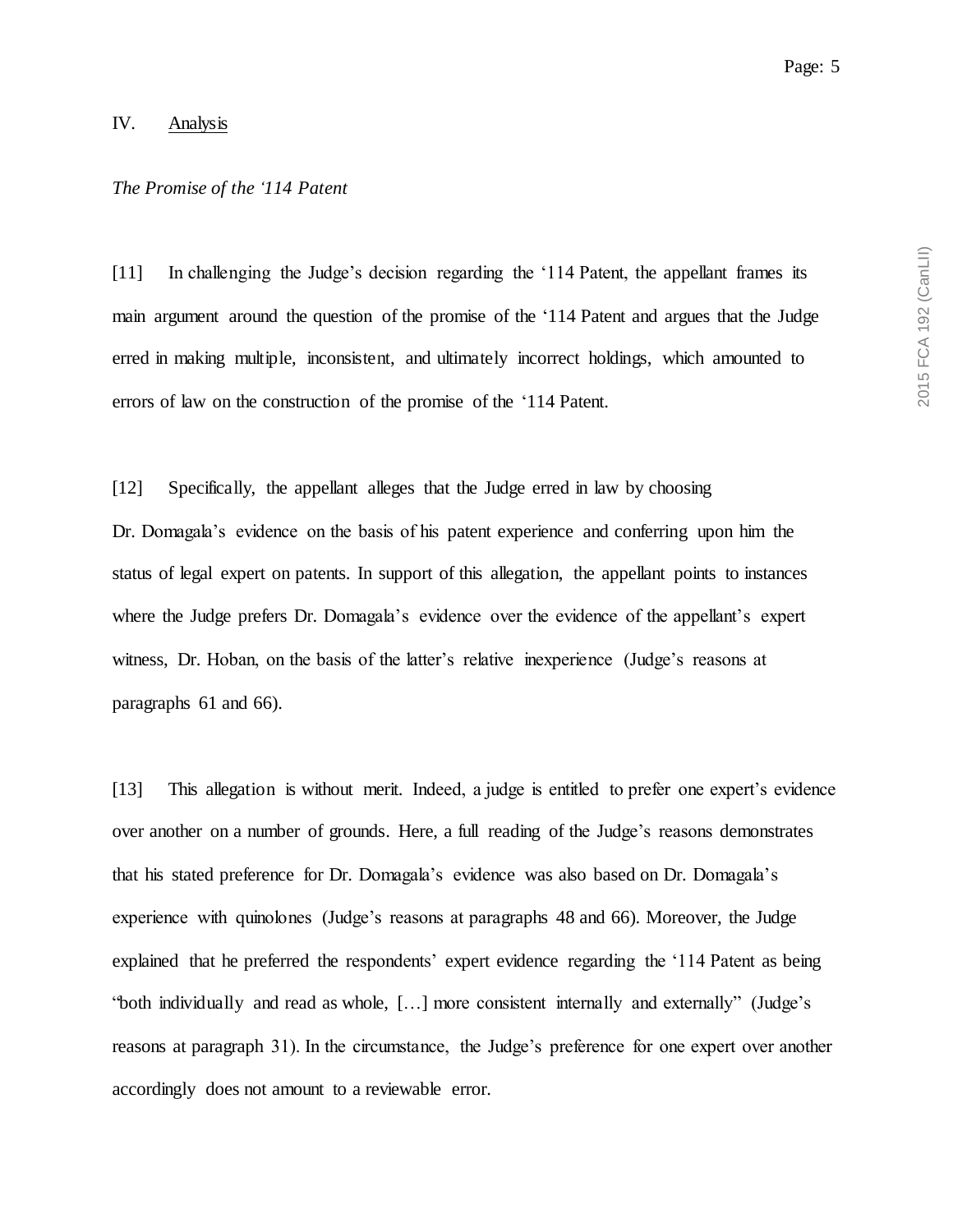[14] The appellant also alleges that paragraph 71 of the Judge's reasons demonstrates that he not only erred in construing the promise of the patent but that he also misunderstood the law by stating as follows:

[71] Much of Cobalt's submissions on the issue of utility are premised on an erroneous construction of the promise. As discussed above, I reject Cobalt's construction of the promise. To the extent the patent promises anything, it is limited to a promise that the class as a whole will have *in vitro* activity against a broad spectrum of bacteria. Accordingly, based on *Plavix* [*Apotex v. Sanofi-*Aventis, 2013 FCA 186, 230 ACWS (3d) 851] the question becomes whether there is a scintilla of utility. [Emphasis added].

[15] Again, the appellant's allegation fails. A fair reading of the Judge's reasons as a whole demonstrates that his above-reproduced statement regarding the requirement of a mere scintilla of utility, is not reflective of what he found as the promised utility or what he looked for in terms of being soundly predicted.

[16] Before the Judge, both parties argued that the claims at issue had promised a certain utility, but disputed the content of that promise. The Judge ultimately accepted the respondents' expert evidence regarding the promised utility of Claims 8 and 13 as tendered by Dr. Domagala to the effect that the skilled person would interpret the '114 Patent to promise only that "the new quinolone compounds have potent antibacterial activity *in vitro* against a broad spectrum of bacterial organisms, and in particular against Gram-positive bacteria" (Judge's reasons at paragraph 66). The Judge then construed the promise through the lens of this expert evidence, which he was entitled to prefer, and specifically rejected the appellant's analysis of the promised utility (Judge's reasons at paragraphs 69 and 71). This illustrates that the Judge properly applied the law regarding utility.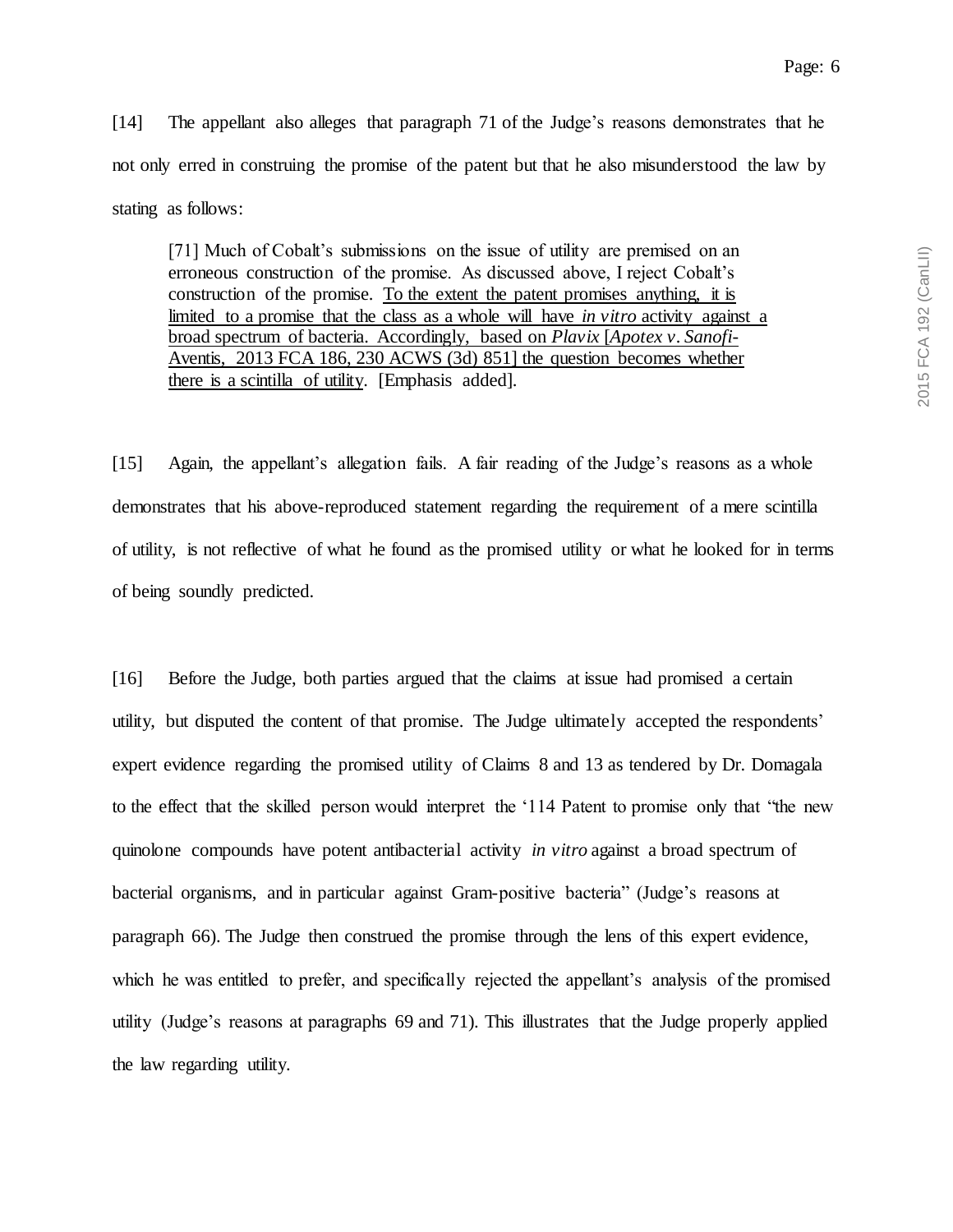[17] Along the same lines, the appellant points to various statements made by the Judge regarding the promise of the '114 Patent in an attempt to argue that he erred by making multiple conflicting constructions of the utility of the claims at issue. Specifically, the appellant directed the Court's attention to varying phrasing adopted by the Judge in this regard (Judge's reasons at paragraphs 66, 71 and 87). Read as a whole, these slight differences in wording can be understood in a coherent manner and are therefore inconsequential.

#### *Utility and Sound Prediction*

[18] The Judge found that Claims 8 and 13 of the '114 Patent contained a limited promise of utility. This finding then underpinned the Judge's analysis of whether that utility had been soundly predicted. Given that it was conceded that utility had not been demonstrated, the Judge correctly turned to the soundness of the prediction to pursue his analysis (Judge's reasons at paragraphs 73 and 74).

[19] There is no allegation that the Judge misstated the law. Indeed, he based his analysis on the *AZT* requirements that there be a factual basis for a sound line of reasoning as to the utility of the invention, supported by proper disclosure (Judge's reasons at paragraph 74). The Judge summarized the result of his analysis as follows:

[102] Given the three components governing the principle of sound prediction, I conclude that the requirements of factual basis, line of reasoning and level of disclosure seen through the eyes of a Skilled Person have been met.

[103] The factual basis consisted of:

**.** MIC data for nine representative samples and ciprofloxacin data as a comparator;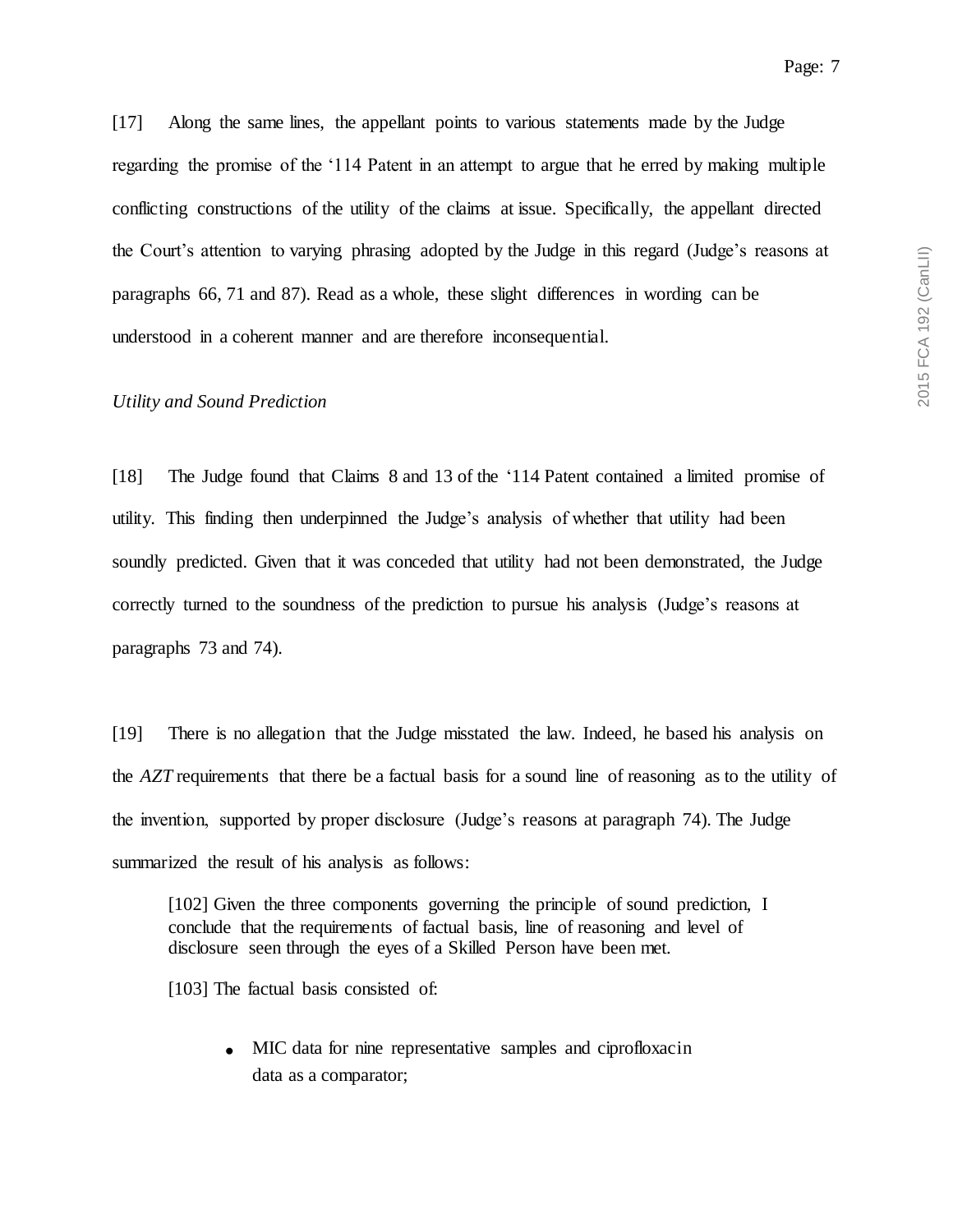- **.** the method of using MIC data was well accepted method for determining antibacterial activity;
- **.** Example 15 was the most potent compound (better than ciprofloxacin against certain Gram-positive bacteria). The fact that it was ultimately proven toxic does not undermine its usefulness in the line of reasoning;
- **.** the use of comparative data gives reliability and predictability of activity without requiring that utility be measured as being superior to ciprofloxacin;
- **.** based on Example 15 (the closest example to Claims 8 and 13), there was a valid basis to predict that the compounds in Claims 8 and 13, including moxifloxacin, would have high antibacterial activity against a broad spectrum of bacteria;
- the excellent activity exhibited by Example 15 would lead a Skilled Person to predict that this activity would be retained when the methoxy group was substituted in the 8 position and that single enantiomer including moxifloxacin and its hydrochloride salt would have high antibacterial activity especially against Gram-positive bacteria; and
- **.** the common general knowledge on the methoxy group at the 8 position provided a sound basis to predict substituting methoxy for the fluorine found in Example 15 at the 8 position would lead to this high antibacterial activity.

[104] As the expert opinion established, generally good activity in vitro more likely than not leads to good activity in vivo. There was extensive history of the antibacterial effectiveness of quinolones (so much so that Cobalt relies on it to say the patent was obvious). There was a basis for a reasonable inference of utility.

[105] The fact that there was good in vitro activity is sufficient. There was no claim to in vivo activity but that does not mean there is inutility. In vivo activity at a minimum points to topical use or use as a preservative.

[106] In summary, I conclude that;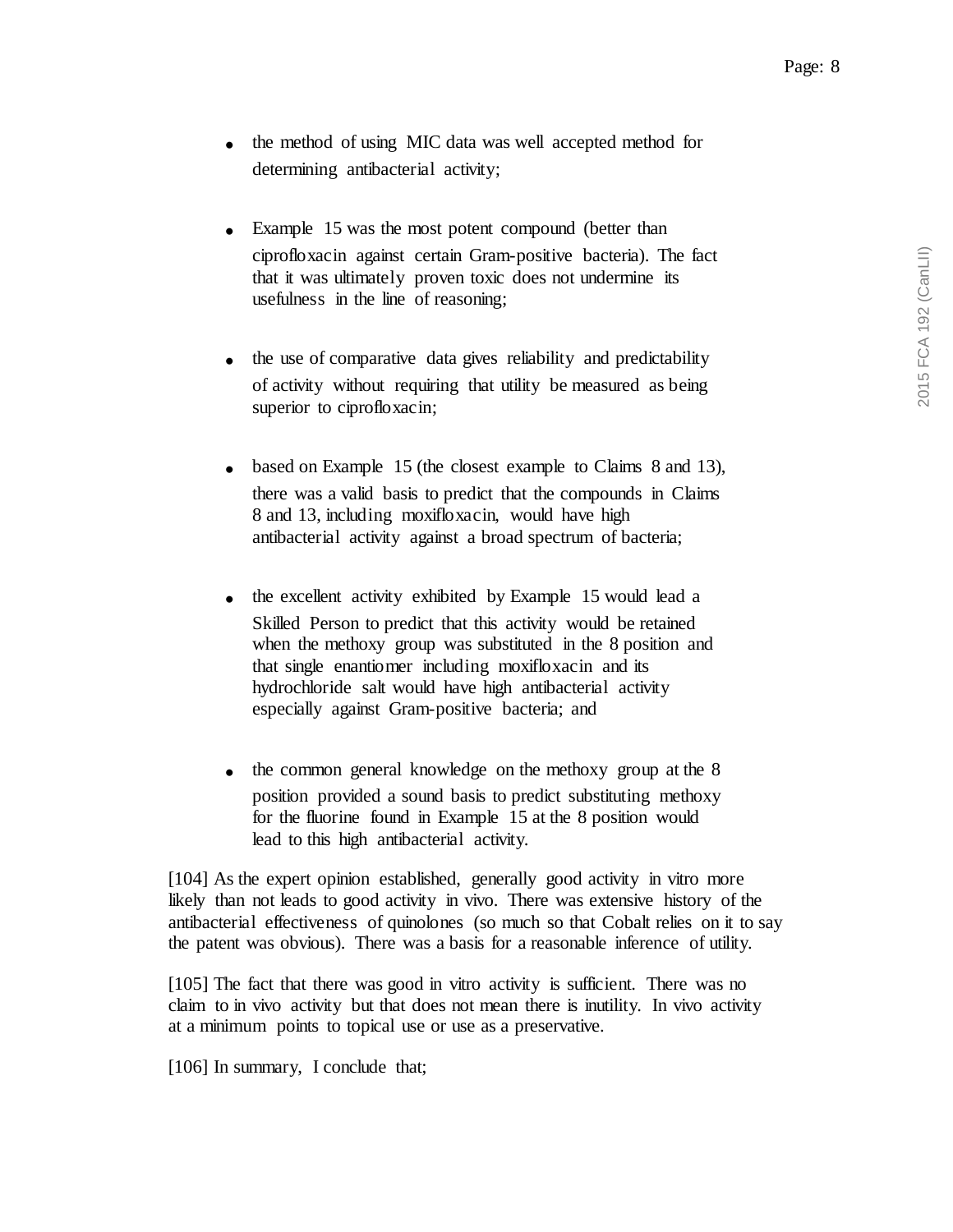- **.** there was a factual basis for the prediction;
- **.** as of the date of the patent application there was an articulate and sound line of reasoning from which the desired result could be inferred from the factual basis. The fact that further testing was required confirms that there is an air of uncertainty. If that were not the case, it would not be prediction but certainty and possibly obvious; and
- **.** there was proper disclosure in the detailed description of the fused pyrrolidine bicycle, its synthesis and how to attach it to the quinolone molecule.

[20] Given the above, rather than questioning the Judge's legal analysis, the appellant attacked the evidentiary basis for sound prediction. The appellant points to its expert evidence, which included a table that claimed to show what testing data was not reported in the patent and submitted that all omitted data was where the compounds performed poorly (Hoban Affidavit, Appeal Book, Volume 2, Tab 6 at page 441; Appellant's compendium, Tab 15). Essentially, the appellant contends that the exclusion of this testing data from the patent meant that soundly predicting the utility of Example  $15$  – and hence moxifloxacin – was impossible, and that the Judge made a palpable and overriding error in holding otherwise.

[21] The reality, however, is that the "omitted data" issue was also argued before the Judge and dealt with by the Judge (Judge's reasons at paragraphs 88, 90, 92-99). More particularly, in distinguishing this case from *Teva Canada Ltd. v. Pfizer Canada Inc.*, 2012 SCC 60, [2012] 3 S.C.R. 625, the Judge concluded that there was no evidence that any testing data had been excluded for an improper purpose (Judge's reasons at paragraph 92). The Judge therefore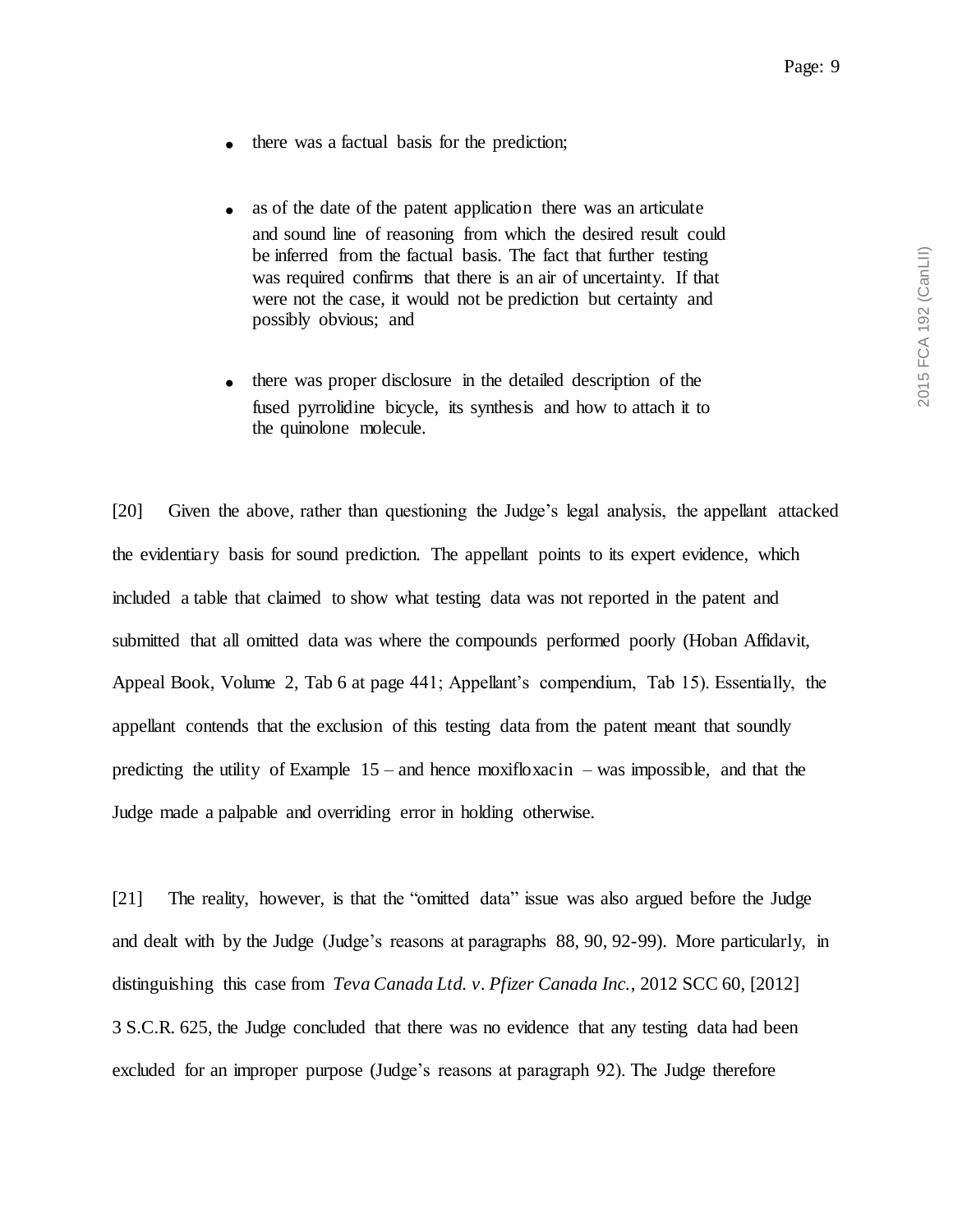declined to draw an inference that any discrepancies in data were made in bad faith, and further held that the inclusion of this data would not have had any impact on how the skilled person would have read the '114 Patent (Judge's reasons at paragraph 100). These holdings are supported by evidence (Zhanel cross-examination, Appeal Book, Volume 13, Tab 15 at page 3213, Qs 232-235; Zhanel Validity Affidavit at paragraphs 150-152, Appeal Book Volume 11, Tab 14; Respondents' compendium, Tab 129). I also note that the Judge's analysis conforms to our Court's recent decision in *Bell Helicopter Textron Canada Ltée v. Eurocopter*, 2013 FCA 219, 449 N.R. 111 at paragraphs 149-155, with regard to the adequacy of disclosure.

[22] Hence, the Judge's conclusion that the utility of the '114 Patent had been soundly predicted was based on expert evidence that he was entitled to accept. Importantly, he found that the necessary factual basis for sound prediction of the utility of the compounds claimed in Claims 8 and 13 could be based on Example 15 identified in the '114 Patent, which, while not identical to the compounds of those claims, is "structurally very similar" (Judge's reasons at paragraph 78). This was supported by the Domagala Affidavit (Respondents' compendium, Tab 133 at paragraphs 45-47). The Judge further held that moxifloxacin fulfills its utility as promised in Claims 8 and 13 as long as its activity can be described as "high" (Judge's reasons at paragraph 87; Zhanel Validity Affidavit at paragraphs 150-152, Respondents' compendium, Tab 129). As the respondent noted, and I agree, the definition of "high activity" was on the record (Zhanel Validity Affidavit at paragraphs 145, 148-149, Respondents' compendium, Tab 129).

[23] In sum, I find that the appellant has essentially attempted to re-argue its case by pleading evidence that it would have liked the Judge to prefer, in the hopes of having our Court overturn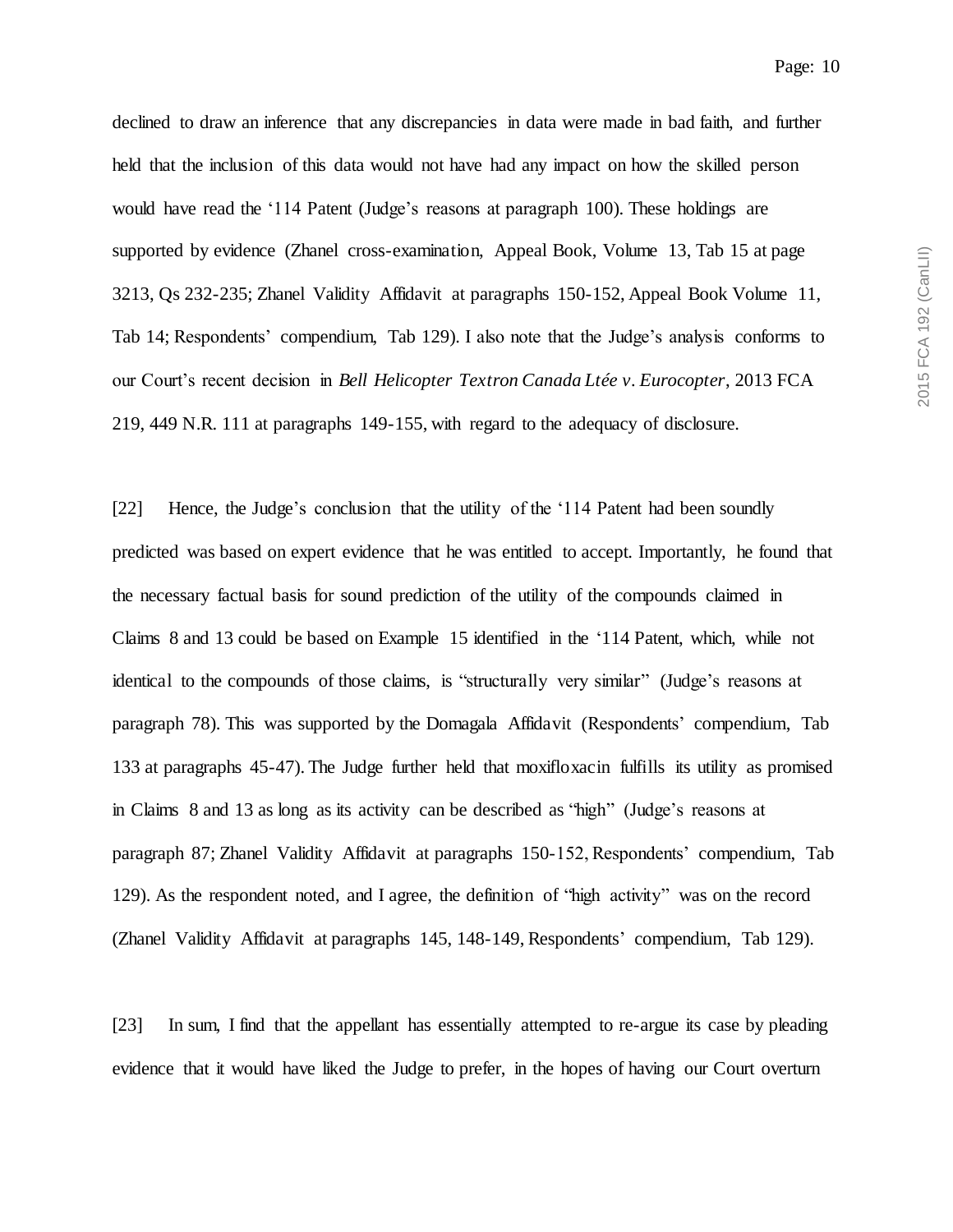the factual determinations made by the Judge. This amounts to asking our Court to re-weigh evidence. This is not our role and the appellant's challenge in this regard must also fail.

*Obvious or obvious to try*

[24] Although the Judge observed that the appellant had "largely abandoned" the allegations of obviousness in oral argument (Judge's reasons at paragraph 108), the Judge nonetheless proceeded to address these allegations based on the parties' written submissions. The governing law in respect of obviousness is found in *Apotex Inc. v. Sanofi-Synthelabo Canada Inc.*, 2008 SCC 61, [2008] 3 S.C.R. 265 [*Sanofi*]. The Judge sets this out at paragraphs 110-113 of his reasons.

[25] As noted at the outset, obviousness is a conclusion of mixed fact and law. In cursory submissions before our Court, the appellant neither contests the Judge's statement of the law, nor disputes that the choice of a fused pyrrolidine bicycle at the C-7 position of the quinolone ring was inventive. Instead, the appellant now affirms that the Judge made inconsistent holdings on the inventive concept of the claims, and points to paragraphs 108 and 124 to advance that "high" antibacterial activity must have been part of that inventive concept.

[26] As with the evidentiary elements of the sound prediction analysis, this Court's intervention on obviousness would require a palpable and overriding error, which the appellant has again failed to demonstrate.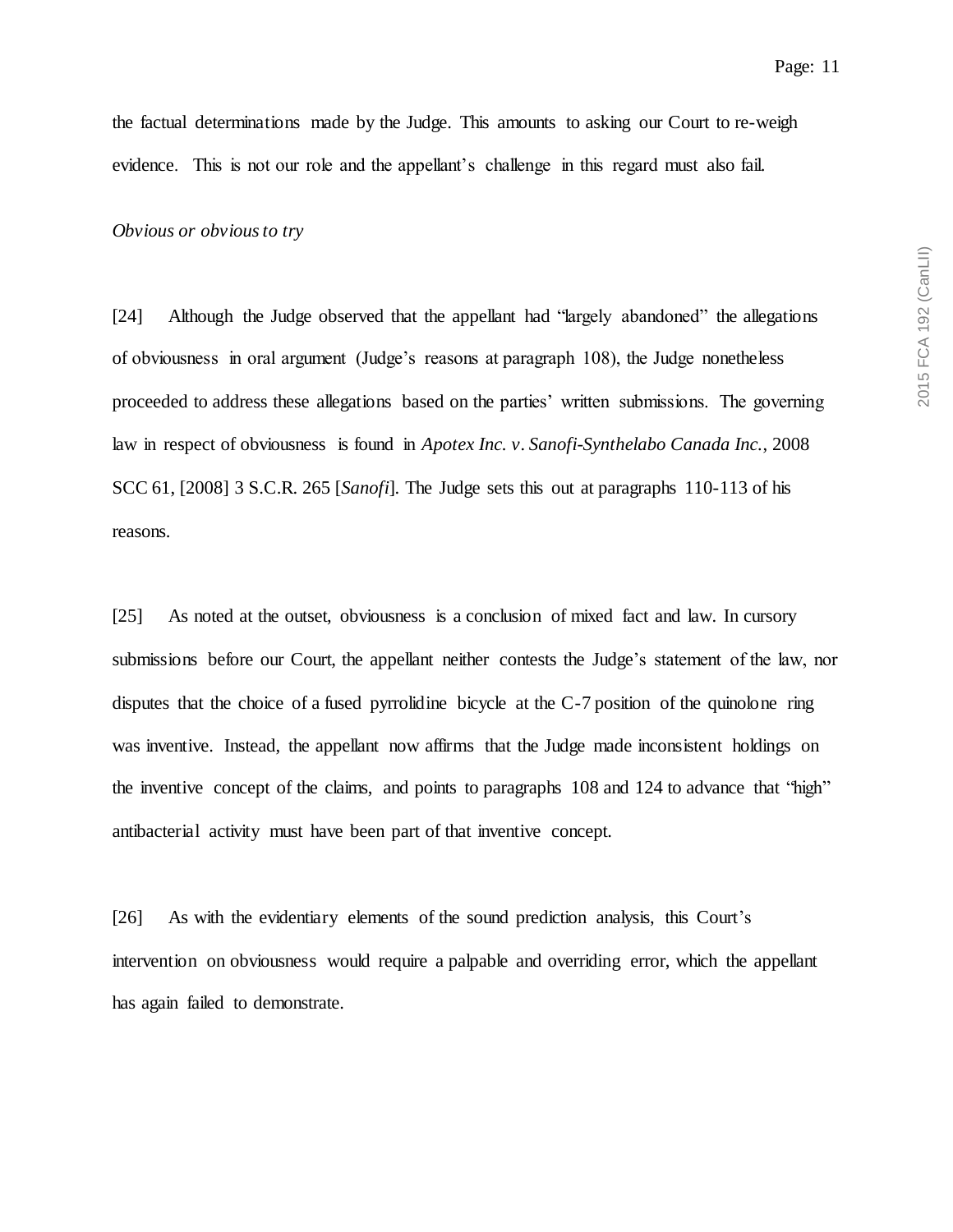[27] Significantly, the appellant failed to lead evidence in this regard before the Judge. The Judge ultimately preferred the respondents' expert evidence overall (Judge's reasons at paragraph 31) and, on this particular point, the implication of this holding is that he accepted the evidence of Dr. Domagala that the inventive concept was neither obvious nor obvious to try in light of any of the prior art (Confidential Domagala Validity Affidavit, Volume 1, Appeal Book, Volume 7, Tab 11 at paragraphs 59 and 1497). It was open to the Judge to make this holding and I find no palpable and overriding error that would otherwise warrant the intervention of this Court.

V. Conclusion

[28] For the above reasons, I would dismiss the appeal with costs.

'Richard Boivin" J.A.

"I agree Eleanor R. Dawson J.A."

"I agree

Wyman W. Webb J.A."